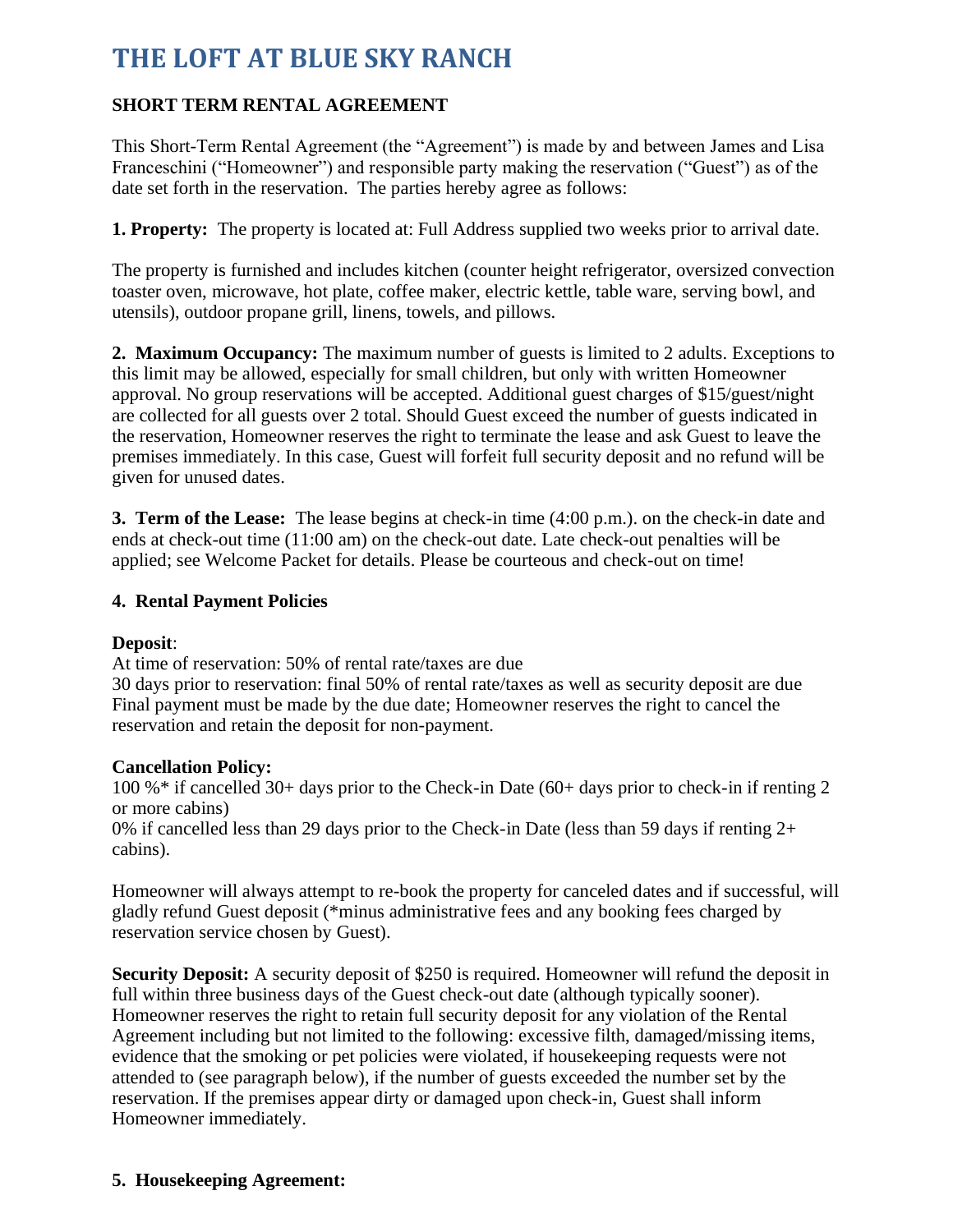There is no daily housekeeping service and Guest has not been charged a housekeeping fee. For guests staying a full week, housekeeping service can be arranged mid-way through your stay for a small fee. Inquire with Homeowners. Please bring your own beach towels; please do not remove towels or linens from the home.

**Guest is responsible for some simple housekeeping items prior to departing.** To avoid a \$150 cleaning fee and possible loss of \$250 security deposit, Guest agrees to do the following before departing:

- Remove all sheets, pillowcases, soiled linens from the bed and place in laundry basket in bedroom. Place all dirty towels from the kitchen and bathroom and place in the bathroom sink.
- Place all track into trash can outside on back patio, securing with bungee cord.
- Grill must be wiped down thoroughly, on top of grates as well as under grates, after each use. **This is vital to deter raccoons, mice, opossum, snakes, and yes, even bears.** Supplies are in the kitchen closet. Guest will be charged a grill cleaning fee of \$50 if grill is left dirty.
- Leave no dishes in the sink nor perishable foods in the refrigerator.
- Home shall be left in "broom clean" condition, meaning it is free of excessive dirt in all areas. Kitchen appliances shall be wiped down after each use.
- All furniture, dishes, and accessories shall be returned to their original location in the home.
- All doors and windows must be locked, and heat/AC must be left at temperature indicated in the sign on wall near thermostat upstairs.

Homeowner shall be responsible for routine cleaning of the property after occupancy, but this cleaning does not include the items above or excessive cleaning of kitchen, oven, grill, floors, or any other indoor or outdoor area. Guest hereby authorizes Homeowner to collect a cleaning fee (deducted from security deposit) if above tasks are not completed prior to vacating the property and to collect further fees against the security deposit for excessive filth or damage to the property. Guest further agrees to compensate Homeowner for any damage exceeding the security deposit.

**6. Insurance:** We encourage all renters to purchase traveler insurance.

**7. Payment:** Acceptable payment methods are credit card or electronic check. Personal checks and electronic payment forms accepted at the discretion of the Homeowner.

**8. Functionality of Systems:** Guests are required to follow all instructions posted for use of the property systems and appliances. All appliances (large and small), plumbing and electric systems, television, Wi-Fi, and cable connections will be assumed by both parties to be in working condition. However, due to circumstances beyond Homeowner's control, one or more of these items may not be operating during any portion of the Guest's stay. It is understood that Homeowner will exercise all efforts to make any repairs needed before or during Guest's stay. Refunds will be offered for Guest's inability to stay at the property for any health/safety concerns (ex-plumbing or electric issue) but not for those items that are considered amenities (Wi-Fi, tv, most appliances). Guest is required to contact Homeowner immediately upon discovering a nonworking system.

**9.** Guest acknowledges that exterior property surveillance is utilized by the Homeowner for the protection of the Guest and the property.

**10. Changes to this Rental Agreement** may be made by the Homeowner without notice. A current copy of the Rental Agreement will always be in the home for the Guest and Guest is encouraged to read the Rental Agreement upon arrival. Guest is to abide by all rules in the Rental Agreement present in the property at the time of their arrival. Please note: Any changes made to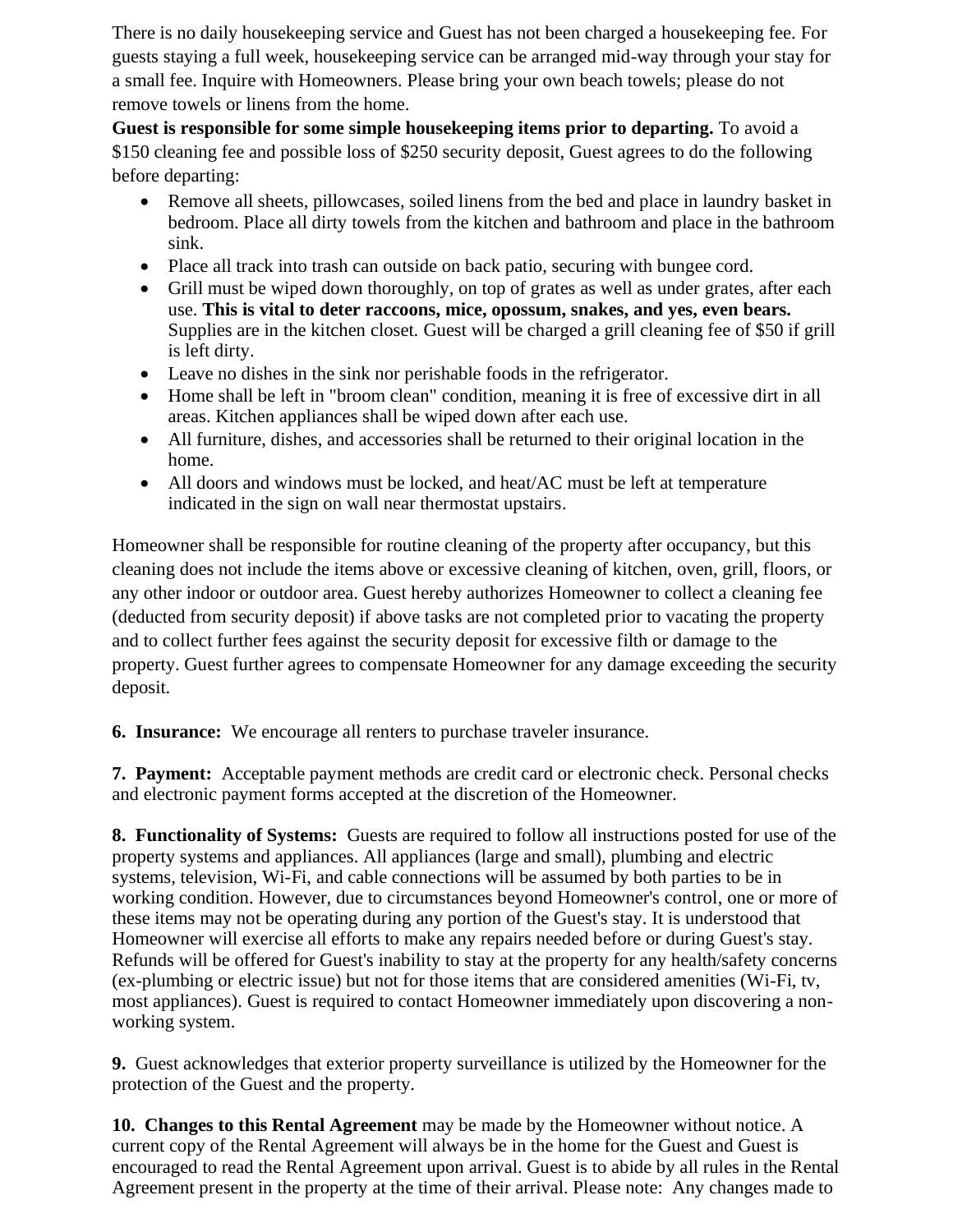Paragraph #5 (Rental Payment and Policies) will only affect the Guests who make their reservation after those changes have been made.

**11. Rental Rules:** Guest agrees to always abide by the Rental Rules below and is responsible for ensuring that all members of the rental party do the same:

- **a. Smoking is NOT allowed** in the home or anywhere on the property.
- **b. Pets are NOT allowed** in the home or on the property unless Guest has received an exception in writing from the Homeowners. Violation of this policy will result in loss of security deposit and Guest will be required to leave property immediately, with no refund for unused dates.
- **c. No daytime or overnight guests** other than those in the Guest party established at the time of the reservation may be in or on the property without express written permission from the Homeowner. Guest will forfeit full security deposit if the number of guests in the property exceeds the number set by the reservation and will be asked to vacate the property immediately with no refund for remaining nights.
- d. The home is privately owned; the owners are not responsible for any accidents, injuries or illness that occurs while on the premises or its facilities. The Homeowners are not responsible for the loss of personal belongings or valuables of the Guest. Guest expressly assumes the risk of any harm arising from their use of the premises or others included in the reservation.
- e. Keep the property and all furnishings in good order. Use appliances only for their intended use.
- **f. Parking:** Parking is limited to 2 vehicles. Vehicles should park on gravel parking pad only. Parking on Pot Pie Lane or on the grass is not permitted. Any illegally parked cars may be subject to towing; applicable fines/towing fees are the sole responsibility of the vehicle owner.
- **g. Fireplace:** The fireplace is an electric fireplace. Please do not throw any paper or other combustible materials in the fireplace. Always turn off the fireplace when not in the room or not in the home.
- **h. Water and Septic:** The home is on a well and septic system. The mineral content in the water is moderate and poses no health risks but may show as staining in the commodes if they have been sitting idle for a few days. This can be easily wiped with a sponge. The septic system is highly effective; however, it WILL CLOG if improper material is flushed. DO NOT FLUSH anything other than toilet paper. **No feminine products or personal wipes should not be flushed at any time.** Guest will be responsible for all fees associated with clogs or any damage to the system. In the kitchen, there is no garbage disposal (septic systems operate best without disposals). DO NOT allow food particles, coffee grounds, or grease to enter the drain. Again, renter will be responsible for all fees associated with damage to the septic system if proper care is not taken.
- **i. Storms:** No refunds will be given for storms unless home is inaccessible via local roadways or lack of power creates unsafe or unsanitary conditions. We recommend four-wheel drive if snow is in the forecast. If Guest is in the home and a snowstorm arrives, the Host will make every effort to remove snow in a timely manner.
- **j. Food and Supplies:** Any food or toiletry items present in the home are available for the Guest to enjoy and Guest is welcome to leave items behind for the next guest. \*\*Please take all perishable foods with you.
- **k. No tents** are allowed to be constructed on the property**. No RVs, campers, or oversized trailers or vehicles** are allowed at any time. Smaller trailers will be allowed on a case-bycase basis, please inquire with Homeowner.
- **l. Noise:** Guests are expected to maintain a peaceful environment with consideration and courtesy to neighbors. Noise levels, especially after 9 pm, should be kept to a minimum. Excessive noise or any complaints from neighbors will be grounds for immediate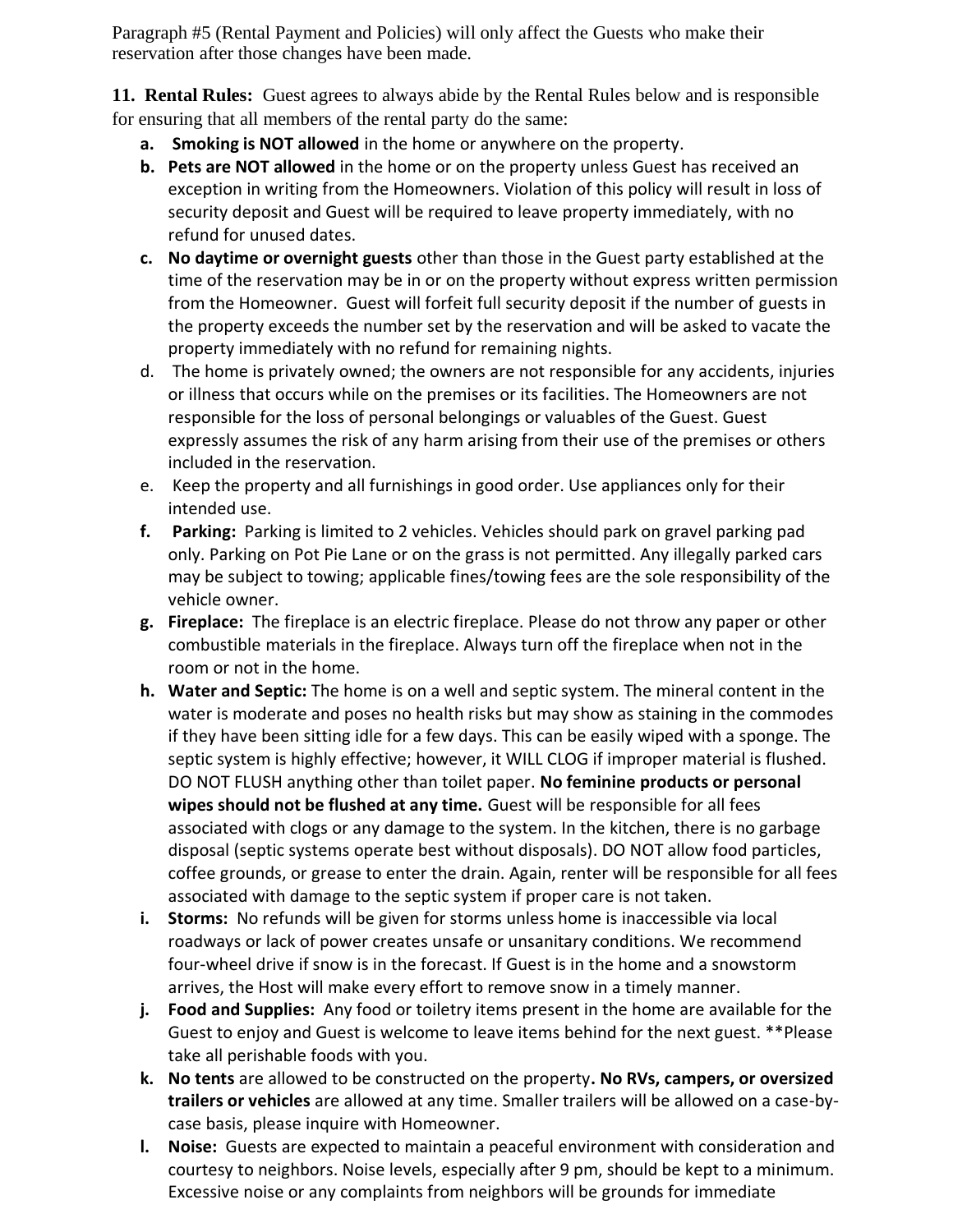termination of lease with no refund given. (Please keep in mind that although neighbors are far away, you are at the top of the valley and sounds travel very easily across the valley.)

- **m. Entry by Homeowner:** Homeowners reserve the right to enter the property for emergency or repair purposes or if concerned about Guest's care of the home. Homeowner will call the Guest prior to entering on the phone number supplied by the Guest at time of reservation.
- **n. Close all windows when not in home.** Mountain storms can approach with little warning and can be quite strong. Please do not leave windows open when gone as rain will quickly do harm to the wood interior of home.
- **o. Patio fire table:** It is imperative that Guest uses an abundance of common sense when using the fire table on the rear patio. **Do not ever leave fire table unattended; always turn off propane when finished using for the evening.** Usage instructions are provided in this Welcome Packet and on the fire table itself.
- p. All doors and windows must be closed and locked when not in home and at time of check-out.
- q. Guest agrees to abide by the 15-mph speed limit on Riverside Drive, out of courtesy to our neighbors.

**Guest agrees to the terms of this Short-Term Rental Agreement, as evidenced by the electronic signature(s) on file with Reservation Service or our Website, by agreeing to House Rules on Airbnb platform, or by confirmation through email.**